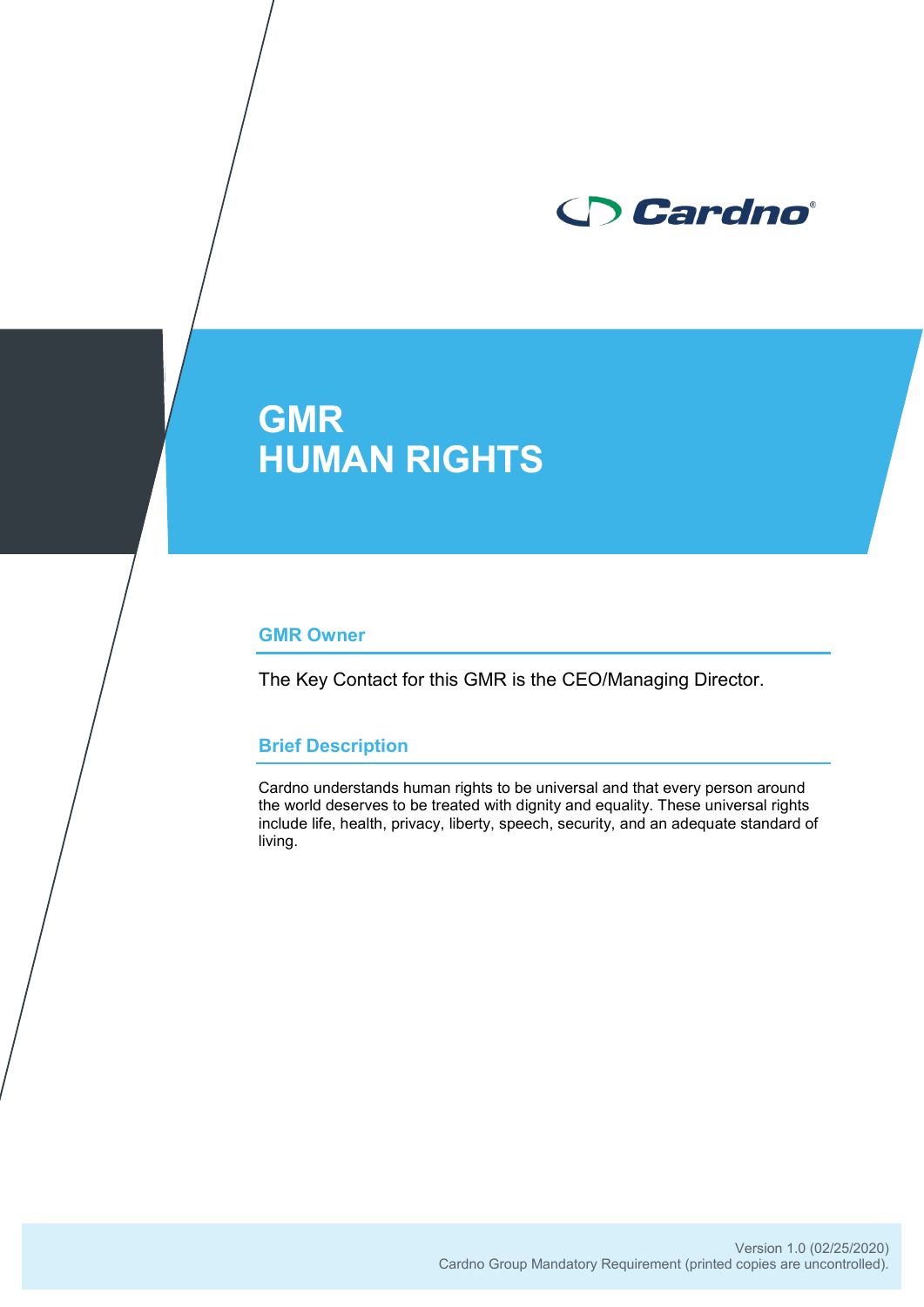# **GMR HUMAN RIGHTS**



#### **1. Purpose and Context**

**At Cardno, we are committed to operating responsibly in a way that benefits and protects the human rights of our stakeholders, including: our clients, the communities we work in, our employees, our suppliers, and our shareholders.** 

> We strive for all of our operations and activities to be performed safely, and in an ethical and nondiscriminatory environment. We work to ensure our actions as a company benefit and protect our stakeholders.

# **2. Commitment**

# **As a fundamental way of doing business, Cardno respects and protects the human rights of our employees, business partners and communities in which we live and work. We have aligned our policies, procedures, values and culture with internationally recognized proclamations and frameworks on human rights.**

We support and respect internationally-recognized human rights outlined in the Universal Declaration of Human Rights, International Bill of Human Rights and the International Labour Organization's Declaration on Fundamental Principles and Rights at Work. We recognize our responsibility to respect human rights and avoid complicity in human rights abuses, as stated in the UN Guiding Principles on Business and Human Rights.

To help ensure Cardno and our employees are not complicit in human rights abuses, we have embedded our human rights commitment in policies and procedures which we review and update regularly to ensure accuracy and relevance with international best practice. All Cardno personnel must commit and adhere to these policies and procedures, which are listed below:

- > *Child Protection Policy and Procedure***:** Reflects a zero-tolerance approach to all forms of child exploitation and abuse including those that constitute human rights abuses.
- > *Corporate Responsibility Policy:* Reflects our commitment to behave transparently and ethically, contributing to equitable, sustainable development within our workforce and the communities in which we live and work.
- > *The Cardno Way***:** Our overarching Code of Conduct Policy detailing our commitment to Cardno's four core values: Safety, Integrity, People and Excellence.
- > *Whistleblowing Policy***:** Encourages all employees, customers and suppliers to report any suspicion of breach of our principles and policies without fear of retaliation. We provide a confidential helpline to protect the identity of the whistleblowers.
- > *Safeguarding Policy***:** Encourages all employees, customers and suppliers to ensure they follow best practice to protect the health, safety, security and well-being of everyone who is encompassed within the scope of Cardno's business.
- > *Inclusion and Diversity Policy***:** Details Cardno's ongoing commitment building and maintaining a workplace based on inclusion, equality, respect, trust and integrity which is fundamental to our inclusive culture.
- > *Due Diligence Checklist for Partner Organisations***:** All subcontractors and suppliers must complete a due diligence checklist to ensure they conform to all of Cardno's policies and procedures.